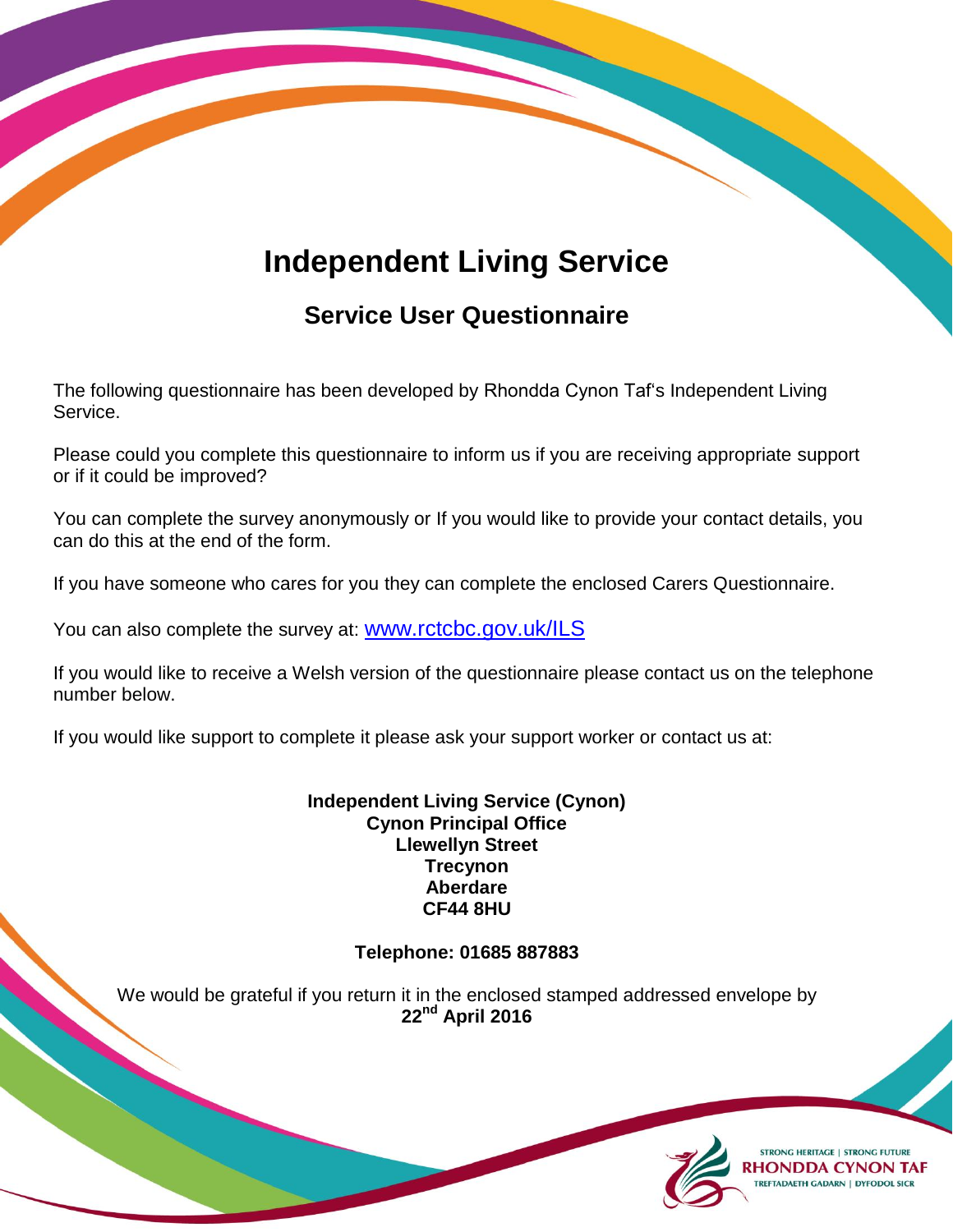| Yes     | <b>No</b> | Not sure | 1. Does your support worker give you time to discuss things that matter to you?                    |
|---------|-----------|----------|----------------------------------------------------------------------------------------------------|
|         |           |          |                                                                                                    |
| Yes     | <b>No</b> | Not sure | 2. Do you get information about activities / courses in your area from your support worker?        |
|         |           |          |                                                                                                    |
|         |           |          |                                                                                                    |
|         |           |          | 3. Have you had your say in planning and agreeing your goals?                                      |
| Yes     | <b>No</b> | Not sure |                                                                                                    |
|         |           |          |                                                                                                    |
| agreed? |           |          | 4. Is there enough time spent with your support worker for you to work towards the goals you       |
| Yes     | <b>No</b> | Not sure |                                                                                                    |
|         |           |          |                                                                                                    |
|         |           |          |                                                                                                    |
|         |           |          | 5. Are there any courses you would like ILS to provide in future?                                  |
|         |           |          |                                                                                                    |
|         |           |          |                                                                                                    |
|         |           |          |                                                                                                    |
| know?   |           |          | 6. If there was anything you would like to change about your support would you feel able to let us |
| Yes     | <b>No</b> | Not sure |                                                                                                    |
|         |           |          |                                                                                                    |
|         |           |          |                                                                                                    |